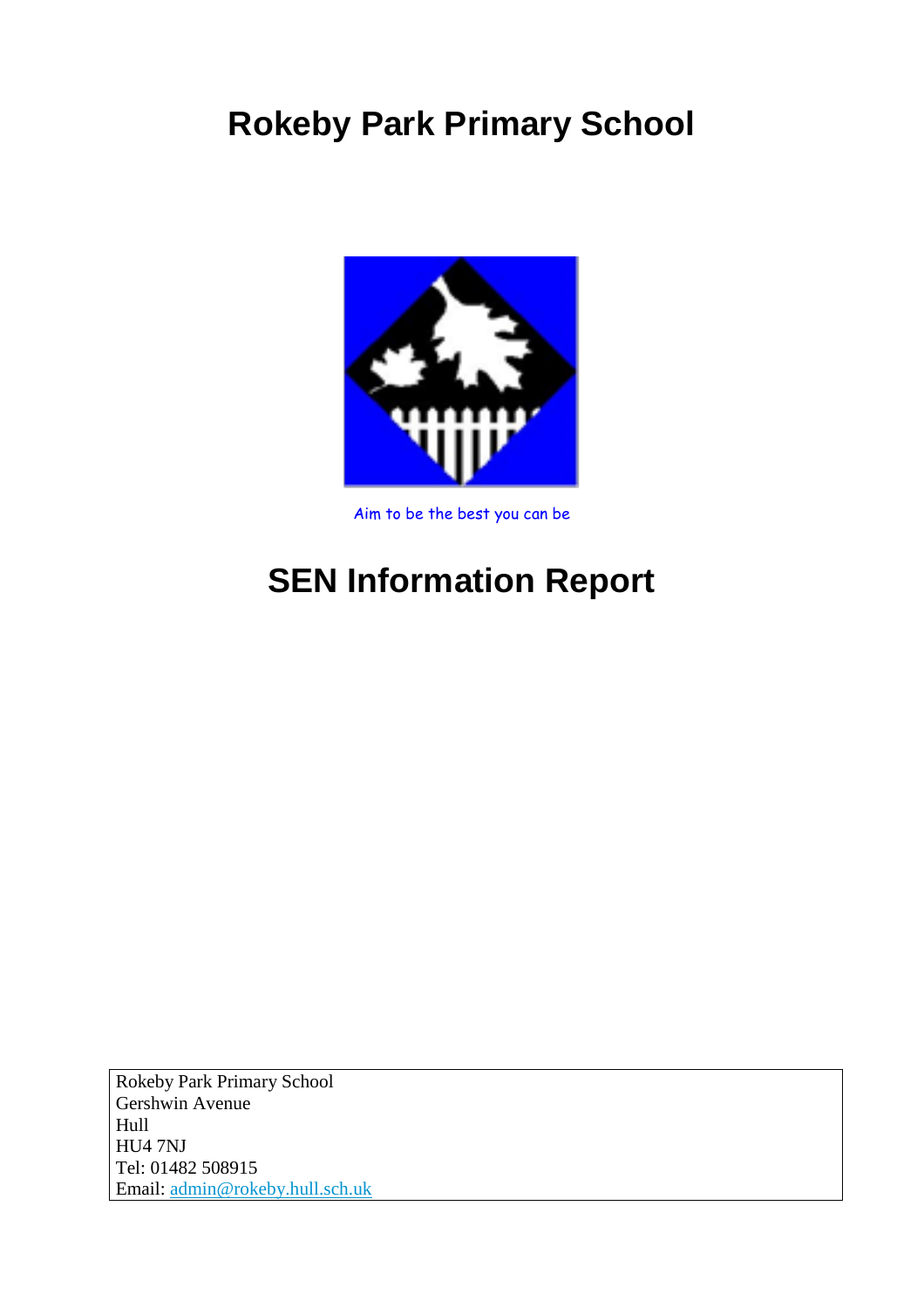# **Contents**

| 5. Arrangements for assessing and reviewing children's progress towards outcomes3      |  |
|----------------------------------------------------------------------------------------|--|
|                                                                                        |  |
|                                                                                        |  |
|                                                                                        |  |
|                                                                                        |  |
|                                                                                        |  |
| 10. Arrangements for supporting children with SEN moving between phases of education6. |  |
|                                                                                        |  |
|                                                                                        |  |
|                                                                                        |  |

# **1. Aims**

At Rokeby Park Primary School, we aim to ensure all pupils receive a high-quality and ambitious education regardless of need or disability. We believe it is vital that our pupils are equipped with the tools needed to become independent, inquisitive learners both in and out of the classroom. Through our high quality planning, teaching and provision we pride ourselves on early identification and intervention for SEND to ensure that progress and opportunities are maximized. At Rokeby Park Primary School, we ensure that all children have access to a broad and balanced curriculum which is differentiated to enable children to understand the relevance and purpose of learning. We provide an accessible learning environment which is tailored to the individual needs of all pupils and helps to develop children's independence and life skills. At Rokeby Park Primary, we regularly monitor the progress of children with SEND, using a child-centred approach. Our aim is to provide high quality and relevant training for all staff members supporting children with SEND. It is important we work in partnership with parents and carers and work closely with external agencies and other professionals to develop our provision for children with SEND.

# **2. Name and contact details of the SENCO**

Kate Wilde

Telephone number: 01482 508915

Email: kwilde@rokeby.hull.sch.uk

# **3. The kinds of SEN that are provided for**

Our school currently provides additional and/or different provision for a range of needs, including:

- Communication and interaction, for example, Autistic Spectrum Disorder, Asperger's Syndrome, speech and language difficulties
- Cognition and learning, for example, Dyslexia, Dyspraxia,
- Social, emotional and mental health difficulties, for example, Attention Deficit Hyperactivity Disorder (ADHD),
- Sensory and/or physical needs, for example, visual impairments, hearing impairments, processing difficulties, Epilepsy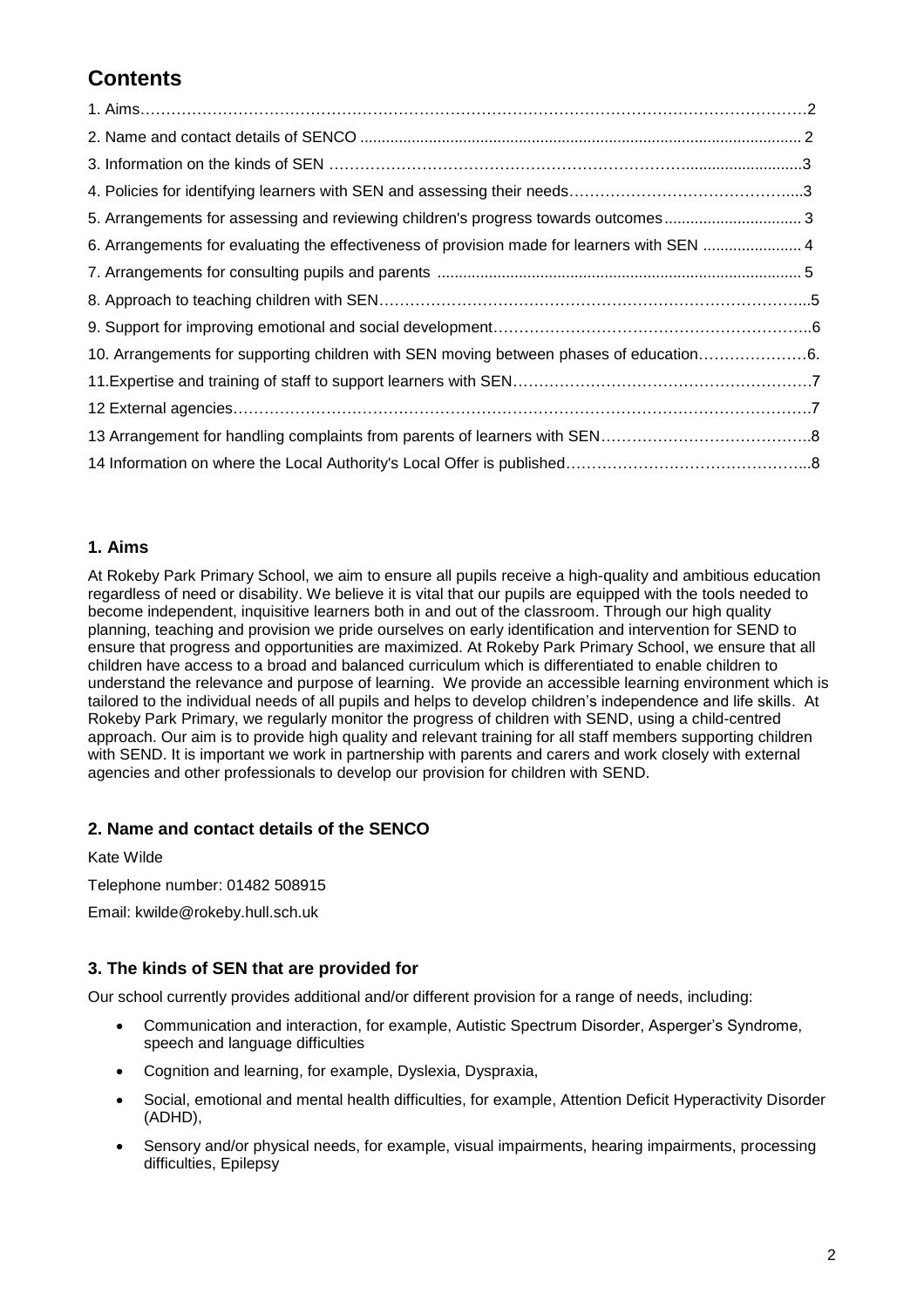# **4. Identifying pupils with SEN and assessing their needs**

At Rokeby Park Primary School, we will baseline each pupil's attainment on entry, which will build on previous settings and Key Stages, where appropriate. All staff have access to a copy of the register of pupils receiving SEND support. The register is updated and analysed regularly by the SENCO.

Class teachers will make regular assessments of progress for all pupils and identify those whose progress:

- Is significantly slower than that of their peers starting from the same baseline
- Fails to match or better the child's previous rate of progress
- Fails to close the attainment gap between the child and their peers
- Widens the attainment gap

This may include progress in areas other than attainment, for example, social needs.

Slow progress and low attainment will not automatically mean a pupil is recorded as having SEN.

When deciding whether special educational provision is required, we will follow our SEN pathway (see appendix 1).

#### **SEN Pathway:**

- Cause for concern logged on CPOMS and discussed with parents/carers and SENCO/Class teacher
- Quality First Teaching and use of Core Offer (see appendix 2), Class based intervention, support, reasonable adjustments and modifications made to the curriculum and impact reviewed
- If a pupil is not making expected progress or remains a significant cause for concern despite Quality First Teaching, class based intervention and support, the class teacher consults with SENCO and parent/carers and the Assess-Plan-Do-Review cycle of support/intervention is introduced. A CATS (Curriculum Assessment Toolkits) file is introduced with small achievable targets and outside agencies are involved where appropriate.
- If the child is still not making expected progress against Assess Plan Do Review targets and remains a significant cause for concern, a Person Centred Planning (PCP) meeting will be held with key staff, parents, outside agencies, and pupil where appropriate. A 'My Support Plan' is completed as part of the PCP meeting and the APDR cycle continues.
- If the pupil is still not making progress against APDR targets and remains a significant cause for concern the statutory assessment pathway will be followed.

#### **5. Assessing and reviewing pupils' progress towards outcomes**

We will follow the graduated approach and the four-part cycle of **Assess, Plan, Do, Review (APDR).** There are currently two categories of need defined within the code – those children with SEN catered for by the school's provision (SEN support) and those children whom it is necessary to create an Education, Health and Care Plan (EHC).

The class teacher will work with the SENCO to carry out a clear analysis of the pupil's needs. This will draw on:

- The teacher's assessment and experience of the pupil
- Their previous progress and attainment and behaviour
- The views and experience of parents
- The pupil's own views, where appropriate
- Advice from external support services, if relevant

The APDR (Assess, Plan, Do, Review) documents will be updated half termly and shared with parents at SEN reviews on a termly basis.

The class teacher keeps all the information about the pupil's needs in a CATs file. The SENCO ensures all pupil SEND documentation is stored on CPOMS. Small achievable targets which aim to move a pupil forward in their learning are identified with the use of the Curriculum Assessment Toolkits (CATs Files). The pupil has a CATs File (for maths, English and PSHE) within their SEN file, this allows for the teachers to identify progress made and the pupil's next step. This file is handed to all professionals who work with the pupil. Targets will be assessed and monitored by the class teacher following discussion with the SENCO. The SENCO tracks the progress of pupils with SEN in English, maths and PSHE, termly as well as annually,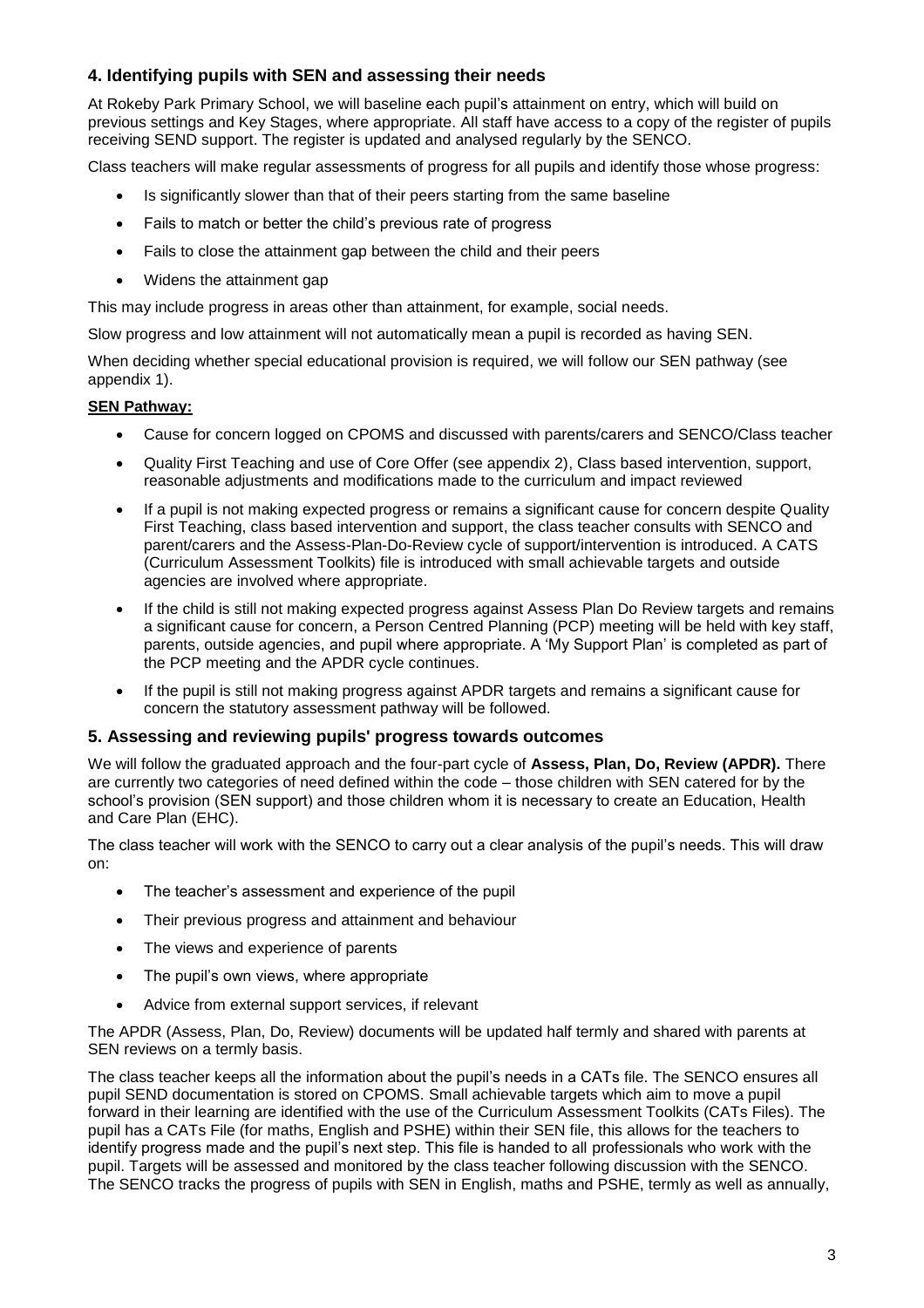and produces a report which is shared with the Senior Leadership Team and Governors. This aims to identify the strengths in practice as well as the areas for development.

The SENCO, supported by the Senior Leadership Team ensures that staff have sufficient skills and knowledge to deliver the interventions that pupils need.

Where a pupil continues to make less than expected progress, despite support and interventions that are matched to the pupil's area of need being implemented, we may seek expert advice and support from specialists/outside agencies. The SENCO may decide that extra training is required for some members of staff who work with pupils with specific SEN, in order to meet the pupil's needs. Staff attend additional training as and when this is required.

All teachers and achievement support assistants (ASAs) who work with the pupil will be made aware of their needs, the outcomes sought, the support provided, and any teaching strategies or approaches that are required. We regularly review the effectiveness of the support and interventions in place and their impact on the pupil's progress.

#### An Education, Health and Care Plan (EHCP)

If after considerable advice and support, it is felt the needs of the pupil remains so substantial that the school cannot meet them, then this concern will be brought to the attention of the Local Authority (LA) in the form of a request for an Education, Health and Care Plan (EHC plan).

The purpose of an EHC plan is to make special educational provision to meet the special educational needs of the pupil, to secure the best possible outcomes for them across education, health and social care and, as they get older, prepare them for adulthood.

When making a request for an EHC plan, the SENCO will provide the LA with:

- How and when the pupil's needs were first identified and the steps that have been implemented to support these needs
- Progress against Age Related Expectations (ARE)
- Educational and other assessments, for example Educational Psychologist report
- A pen portrait of the pupil and the needs that they display within school
- Involvement of other professionals
- Any involvement of Social Care and Health professionals

Parents will be informed and given the contact details of the local parent partnership (KIDS) who will give them independent advice and support.

On an annual basis, an annual review will be held for a pupil with an EHC. Parents, teacher, SENCO and agencies involved with the pupil will be invited to the meeting. The targets will be reviewed and assessed, any new concerns are expressed and the views of parents and others are noted and discussed. New long term targets for the next 12 months are considered. The SENCO completes the documentation and sends via EDT (electronic document transfer) to the SEN section at the Local Authority.

#### **6. Evaluating the effectiveness of SEN provision**

We evaluate the effectiveness of provision for pupils with SEN by:

- Reviewing pupils' individual progress using CATs files and data
- Reviewing the impact of interventions after 6 weeks
- Using pupil questionnaires
- Monitoring by the SENCO
- Using provision maps
- Holding annual reviews for pupils with EHC plans

# **7. Consulting and involving pupils and parents**

As part of the SEN pathway, we will have an early discussion with the pupil where appropriate and their parents when identifying whether they need special educational provision. These conversations will make sure that: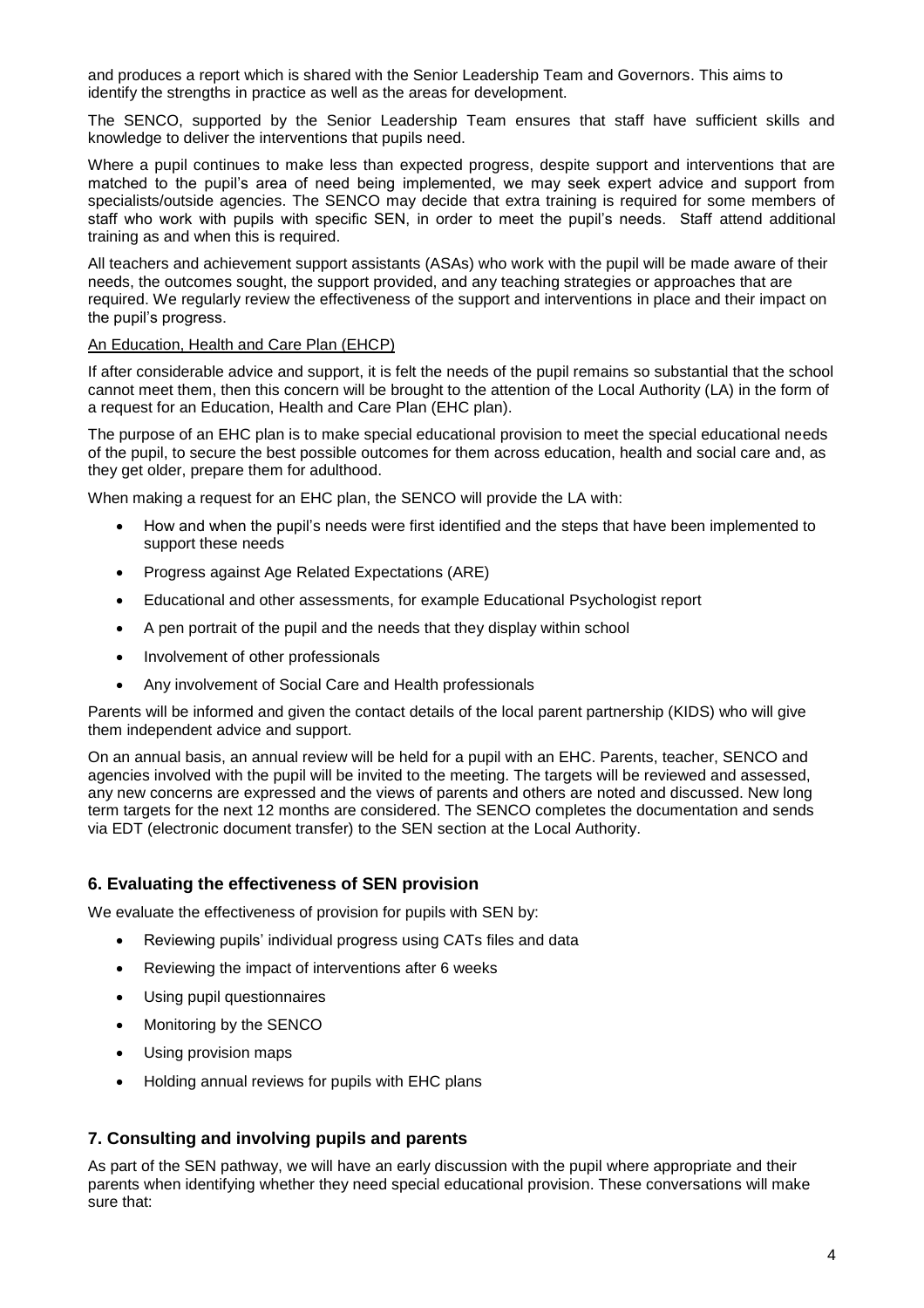- Everyone develops a good understanding of the pupil's areas of strength and difficulty
- We take into account the parents' concerns
- Everyone understands the agreed outcomes sought for the child
- Everyone is clear on what the next steps are

Notes of these early discussions will be added to the pupil's record (CPOMS)

We will formally notify parents when it is decided that a pupil will receive SEN support.

# **8. Our approach to teaching pupils with SEN**

Teachers are responsible and accountable for the progress and development of all the pupils in their class.

High quality teaching is our first step in responding to pupils who have SEN. Every effort is made to ensure pupils with SEN have full access to the National Curriculum and are integrated into all aspects of school life. This will be differentiated for individual pupils and teachers will refer to the Core Offer to support them further.

- a. Provision maps are drawn up by all class teachers and copies are kept by the class teacher in their planning file and stored in Sharepoint, Staff Shared, SEN documents. These identify the provision that is in place for the pupil which is different from and additional to the provision for all other pupils in the classroom.
- b. The school closely monitors the progress of all pupils, including those with special educational needs. The effectiveness of the provision for these pupils is evaluated by ensuring that they make adequate progress. This will be reviewed termly by class teachers in collaboration with parents, the SENCO and the pupils themselves. Evaluation is ongoing and based on the tasks set, targets, teacher/support staff observations and the pupil's own concerns. Rewards and praise are important when supporting pupils with special educational needs, alongside a visual, small steps approach.
- c. Any provision that is delivered outside of the classroom by other agencies is added to the provision map and reports are inserted into the CATs file and kept on CPOMS.

At Rokeby Park Primary School, we will also provide the following interventions:

Precision Teaching - involves short one minute tasks to build skills by practising them regularly. It lets you monitor and track the progress the pupil makes very carefully and make changes to ensure the pupil is learning as fast as they can. It is a tool to help highly effective teaching and support where a pupil is finding something difficult or where the skill they need to learn needs to be fluent and automatic. Carefully designed tasks allow pupils to practise key skills until they are fluent. It provides the mechanisms for assessing and monitoring progress.

Speech and Language intervention – trained achievement support assistants work with targeted children on a one to one basis or in small groups. The achievement support assistants have been trained by speech and language therapists and deliver sessions to pupils to continue the work of the therapists.

Reading fluency - supports teachers to embed the following strategies into regular reading sessions of engaging, well-pitched ARE texts: modelled fluent reading; text marking; echo reading; opportunities for repeated re-readings and performance.

ELSA (Emotional Literacy Support Assistant) – an initiative developed and supported by Educational Psychologists. The ELSA delivers programmes of support to pupils who are experiencing temporary or longer term emotional needs.

First Class @ Number – comes ready made with detailed session guidance and extensive resources. A specially trained achievement support assistant delivers up to 30 half hour sessions to a group of up to 4 children for 10-15 weeks. The lessons focus on number and calculation, developing children's mathematical understanding, communication or reasoning skills. Stimulating and enjoyable games and activities engage the children and build their confidence. Each topic starts with a simple assessment that helps the achievement support assistants to tailor sessions to the children's needs.

Phonics Intervention – Read Write Inc. Phonics teaches children to recognize each grapheme and phoneme and to read accurately and fluently.

SDI (Same Day Intervention) - Due to live marking any identified errors or misconceptions can be addressed through same day interventions.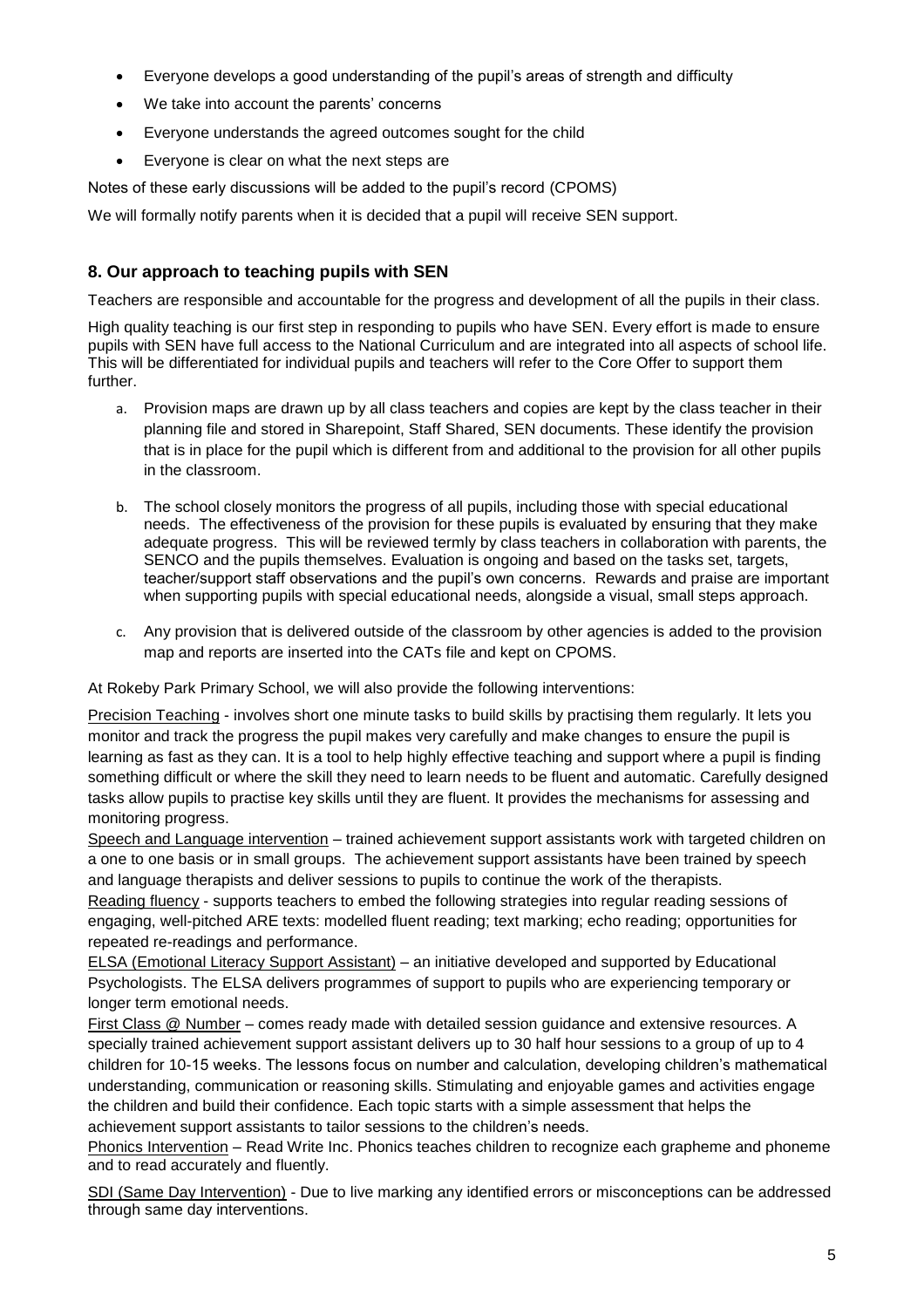Words First - an alternative approach to phonics, recognising words by sight using pictures to help. Fresh Start - adapted literacy programme to support pupils in Year 5 and above who need to catch up. Reading Inference - teaches key comprehension strategies through "instructional conversations" in groups to help boost reading comprehension.

Boxall Profile - an invaluable resource for the assessment of children's social, emotional and behavioural development. The Boxall Profile identifies the levels of skills the children possess to access learning. Understanding what lies behind this can make all teachers much more confident in their class management.

### **Adaptations to the curriculum and learning environment**

At Rokeby Park Primary School, quality first teaching is at the forefront of all our practice. We make the following adaptations to ensure all pupils' needs are met:

- Differentiating our curriculum to ensure all pupils are able to access it, for example, by grouping, personalised planning, teaching style, and content of the lesson.
- Adapting our resources and staffing.
- Using recommended aids, such as coloured overlays, visual timetables, larger font, sensory diets etc.
- Differentiating our teaching, for example, giving longer processing times and visual checklists to support, pre-teaching of key vocabulary, referring to the core offer.

# **Additional support for learning**

Our Achievement Support Assistants and HLTAs are trained to deliver interventions such as precision teaching, phonics interventions, reading fluency, speech and language, First Class @ Number.

## **9. Support for improving emotional and social development**

We provide support for pupils to improve their emotional and social development in the following ways:

- ELSA (Emotional Literacy Support Assistants) and Advotalk will support pupils on a 1:1 basis.
- ELSA drop ins every lunchtime
- Worry boxes and emotions charts provided in every classroom
- Weekly check ins for vulnerable pupils
- Pupils with SEN are encouraged to be part of the School Council
- Pupils with SEN are also encouraged to be part of Lego club to promote teamwork/building friendships etc.
- Pupils with SEN are encouraged to be part of the wide range of lunchtime and after school clubs.
- Social skills and friendship groups are encouraged in every class.
- Jigsaw PSHE lessons take place every week.

#### **10. Supporting pupils moving between phases of education**

All children with special educational needs will require support and planning when they transfer between key stages from 0-25 years. For example: Preschool -> Nursery -> Foundation -> KS1 -> KS2 -> KS3 -> KS4 -> KS5 -> College/Higher Education -> Independent Living.

Where a pupil has an Education Health Care Plan, a preference for educational setting should be made during the Annual Review process the year prior to the transition. This enables the Local Authority (LA) to consult and request placements at the preferred school. A request for a special school placement should be made early in Year 5 to determine that suitable provision can be considered. It is useful at this stage for the parent to visit some appropriate schools at the next key stage to help an informed choice to be made. The SEN Team at the LA will administer the process following any request by the parent.

We liaise with other schools to ensure the smooth transition from one school to another. When a pupil with SEN is admitted to the school the SENCO seeks information from the previous school. Children with SEN in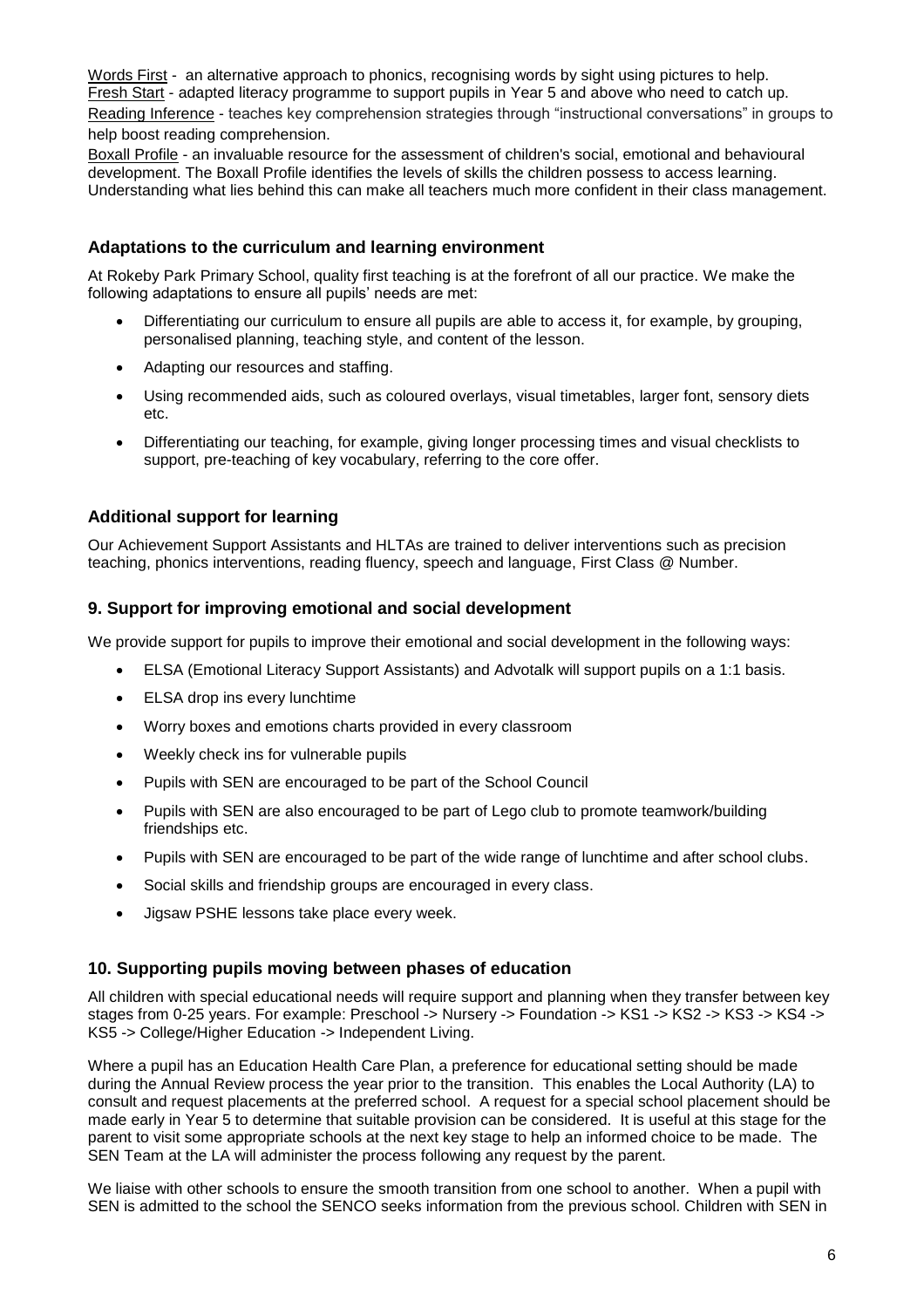Year 6 are discussed with the SENCO of the receiving school, and all information is transferred appropriately.

In some cases, the SENCO will support the parent and pupil to arrange visits, social stories and extra transition where necessary to support a smooth transition to high school or another setting. Every July, transition meetings are arranged for parents of children on the SEN register. These meetings are with the current teacher and the next teacher to ensure best practice is continued for the SEN pupils moving through the school.

# **11. Expertise and training of staff**

Class teachers have responsibility for identifying pupils with SEN. Making high quality teaching available to the whole class means that fewer pupils will require additional special educational provision. The first response to ensuring children are making expected progress is high quality teaching targeted at children's areas of weakness.

Internal staff training is encouraged at Rokeby Park School. Members of staff who have expertise in particular areas are encouraged to share their experience and knowledge. The SENCO supports staff to enable them to provide a learning environment where children with special educational needs can progress to the best of their ability. This includes teaching ideas, support strategies, interventions and record keeping. The school have an ongoing policy for CPD (Continued Professional Development) for all staff.

The SENCO attends SENCO and Inclusion forums and these are disseminated to class teachers and achievement support assistants where appropriate. Inclusion staff meetings take place on half termly basis.

In the last academic year, staff have been trained in

Safeguarding

First Aid

Tourettes Training

Attachment Training

Behaviour for Learning

Management of Actual or Potential Aggression (MAPA)

ACES training

Online safety

#### **12. Working with other agencies**

We work with the following agencies to provide support for pupils with SEN:

#### **Educational Services**

Hull City Psychological Service – visits by EP to assess children and offer advice on strategies/support FASS Team (Portage) Children's Centre Nursery Classroom, Walker Street

Language Unit The White House PRU Integrated Physical and Sensory Service (IPaSS) – and an integrated advice and support service regarding children with physical, hearing and visual impairments Northcott Outreach – an autistic outreach service which works with schools in order to provide support for schools who have children with ASD Ganton School Tweendykes School Rising Stars – outreach support and placements where necessary for SEMH (social, emotional and mental health needs)

Constellation Trust

# **Health Services**

Children and Adolescent Mental Health Service (CAMHS)